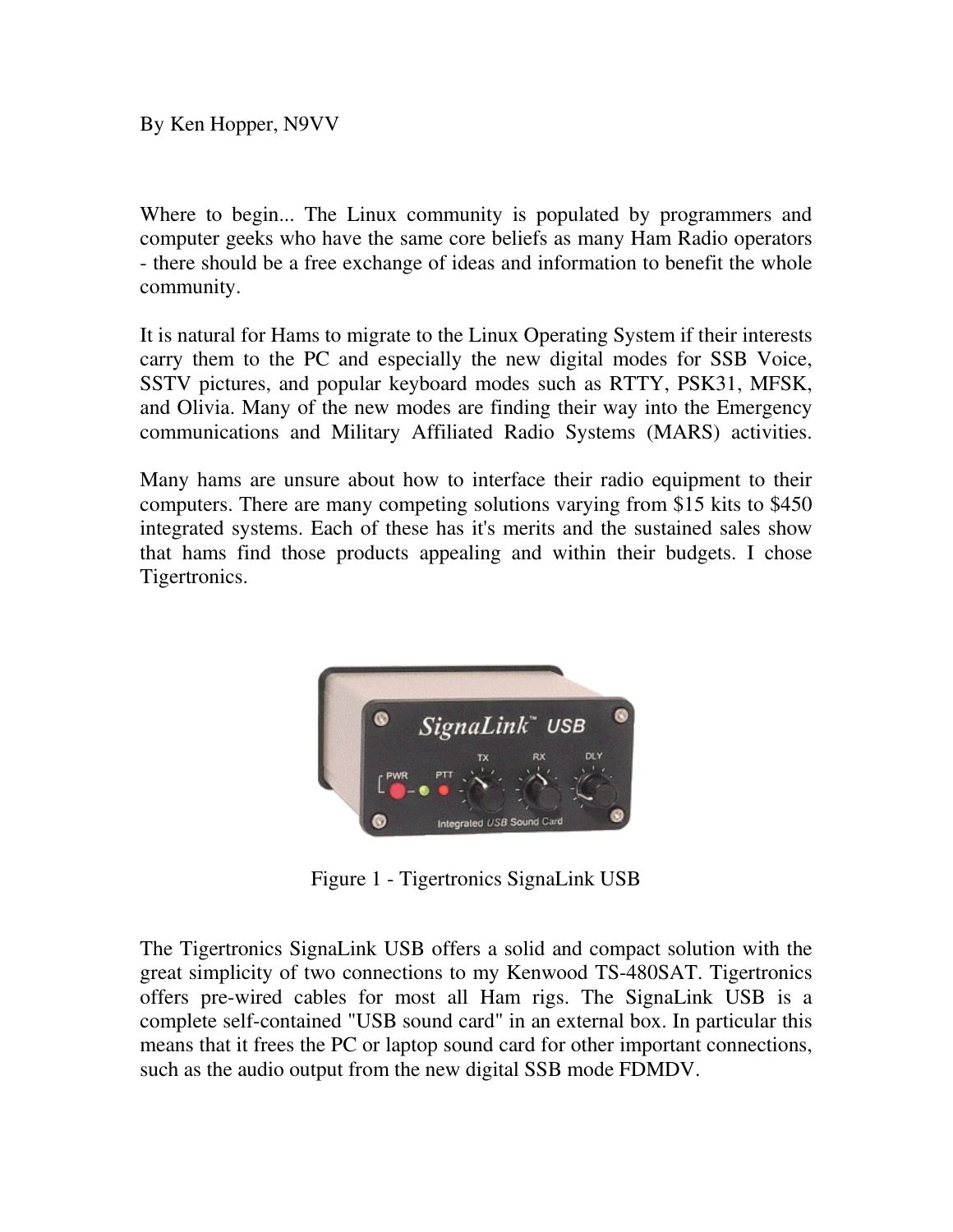I plugged the USB cable into my PC and the mini-din cable into the AUX connector on my TS-480SAT. The installation could not be easier.

The SignaLink USB has all the necessary gain controls right up front. There are no hidden sliders or obscure sound control - you just turn the knobs for Tx and Rx gain as needed for your AUX input and output. Tigertronics cleverly included a full tone driven PTT circuit in the SignaLink USB, so you have no problems or confusion with RS232 cables, and COM ports. Many laptops have no RS232 connections, so this in addition to it's small size makes the SignaLink USB especially well suited to portable installation and operation.

The SignaLink USB has a third knob, the "Delay" control, on the front of the control box. At first I was not sure how to use the delay control, but I quickly discovered that many programs require a "hang" time (like VOX) in between bursts of digital tones. EasyPal is an example.



Figure 2 – EasyPal SSTV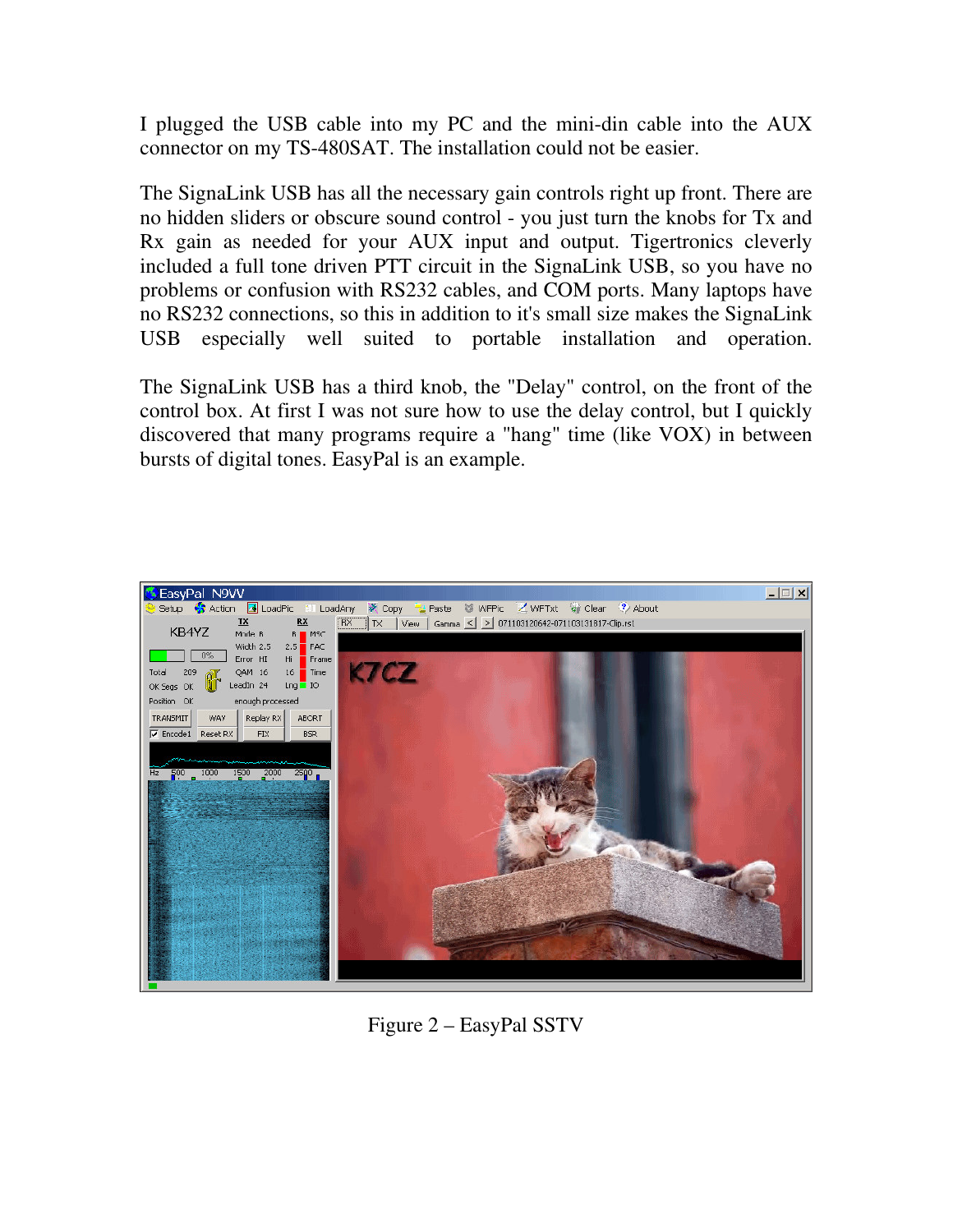In EasyPal, when you send text in the Waterfall, there is a gap between lines of transmitted text and the signal stops - breaking the PTT connection. The SignaLink USB delay control accommodates this intermittent drop with a smooth hold function that carries you through to the next text line without dropping PTT.

Operating your PC with digital modes is always fun and rewarding. In Microsoft Windows you have all the supporting mixers and audio device identification at your fingertips. In Linux the connection is a bit different, but the SignaLink USB has made the interface straightforward and obvious.



Figure 3 – Intel D201GLY mITX motherboard

To test the keyboard digital modes Phil N8VB recommended the miniature motherboard computer the Intel D201GLY.

http://www.intel.com/products/motherboard/D201GLY/index.htm

I found the D201GLY online at LogicSupply for \$69. Having a small computer that is powered from 12vdc is quite a change from the traditional desktop system that is tethered to the 110vac outlet! I can use the power supply in the shack or even from a car battery in portable operation. It is very small and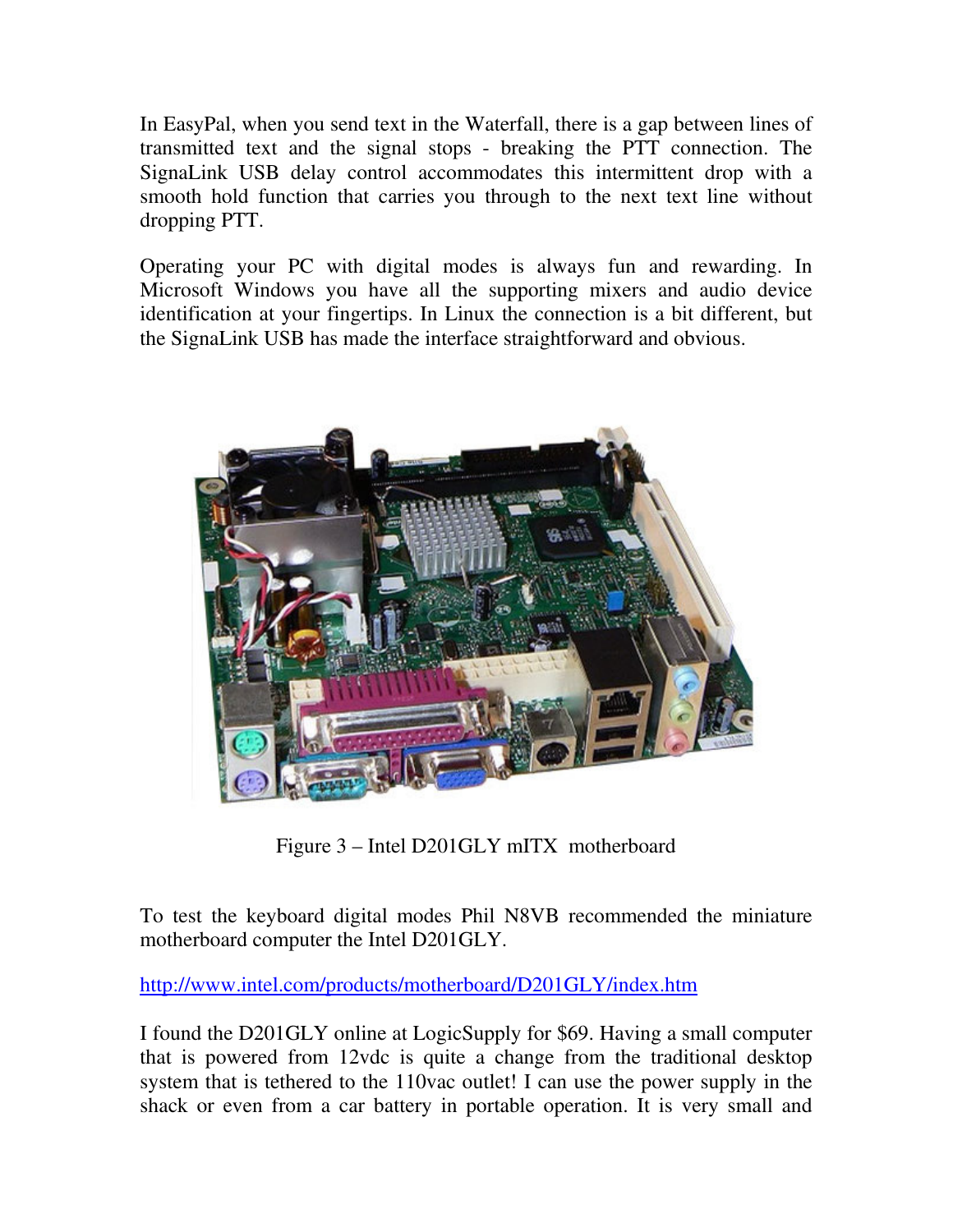easily fits inside a strong metal case (also from LogicSupply). The D201GLY offers the traditional USB, PS/2, and video interfaces that I needed.

I have subsequently expanded the mITX system with an inexpensive laptop hard drive that fits nicely in the LogicSupply case. A hard drive allows me to test some of the larger Linux distributions such as Ubuntu, Mandriva, and OpenSuse.

The choice of a Linux distribution was bewildering at first. There are literally hundreds of Linux flavors. Every talented operating system designer has his or her own concept and list of needs for a Linux distro. I found the Distrowatch.com list of distributions to be the best online resource. There are dozens of "LiveCD" type Linux example systems. On a system with a CDROM, you can just download the .iso file and burn it to a CDROM. Then reboot and your system should come up in Linux **\*only using\*** RAM and **\*not\*** touching your hard drive in any way. You are fully protected and your Windows (or MAC) installation remains safe and undisturbed.

**\*However\*** my little mITX system had **\*no\*** CDROM on it. It is a minimal system and the only choice open to me was a Linux distribution designed and configured for a USB interface. The most popular USB interface these days is the "Flash stick". These miniature keyring type devices sell for \$5 to \$85 and range from 512MB to over 8GB. A friend found a 4GB flash memory stick at the local Grocery store for \$25! So I rummaged around in my junk box and found a 512MB flash stick. It was perfect for the EMCpup distribution from Dave W1HKJ. I used the directions on his webpage to download and prepare the USB flash memory stick from my Windows XP system.

I plugged the USB stick into the mITX system, powered it up, and to my amazement there on the screen was a FULLY functional Linux operating system WITH HAM APPLICATIONS. All I had to do was plug in the USB interface from my SignaLink USB and I was watching PSK31 signals on 14.070 without even breaking a sweat. :-)

I have included some pictures of how my screen looks when I am receiving a PSK31 signal on the EMCpup Linux distribution from Dave W1HKJ.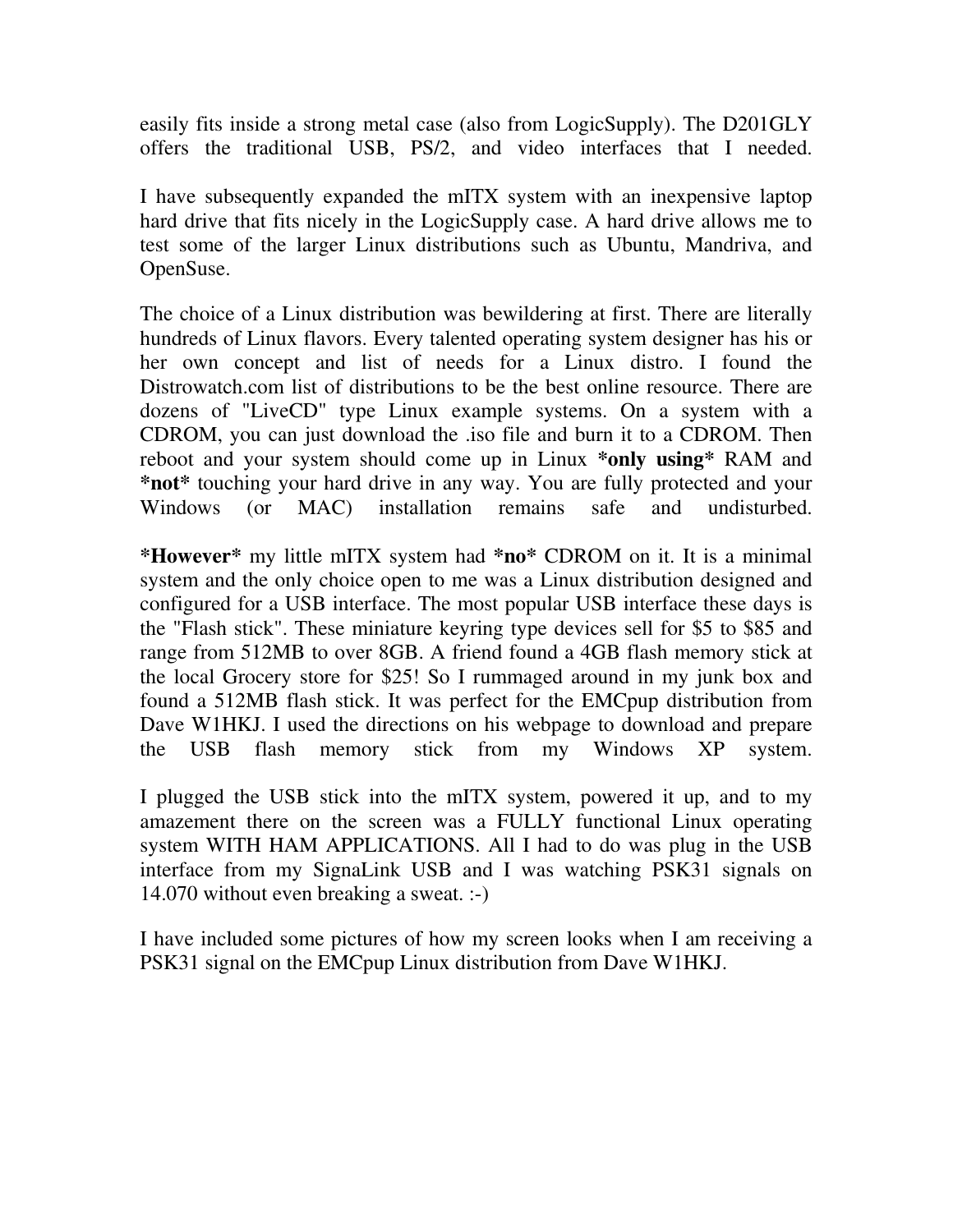

Figure 4 – EMCpup 2.17.04

Dave's interest is to be sure that a good solid software foundation is in place for various applications. Dave and Skip KH6TY have collaborated to form an important Emergency Communications collection of software that includes the fldigi and Pskmail programs among others.

http://www.w1hkj.com/emcpup.html

Reference links:

http://distrowatch.com/

http://www.pendrivelinux.com/2007/11/04/usb-pendrive-linux-install-fromwindows/